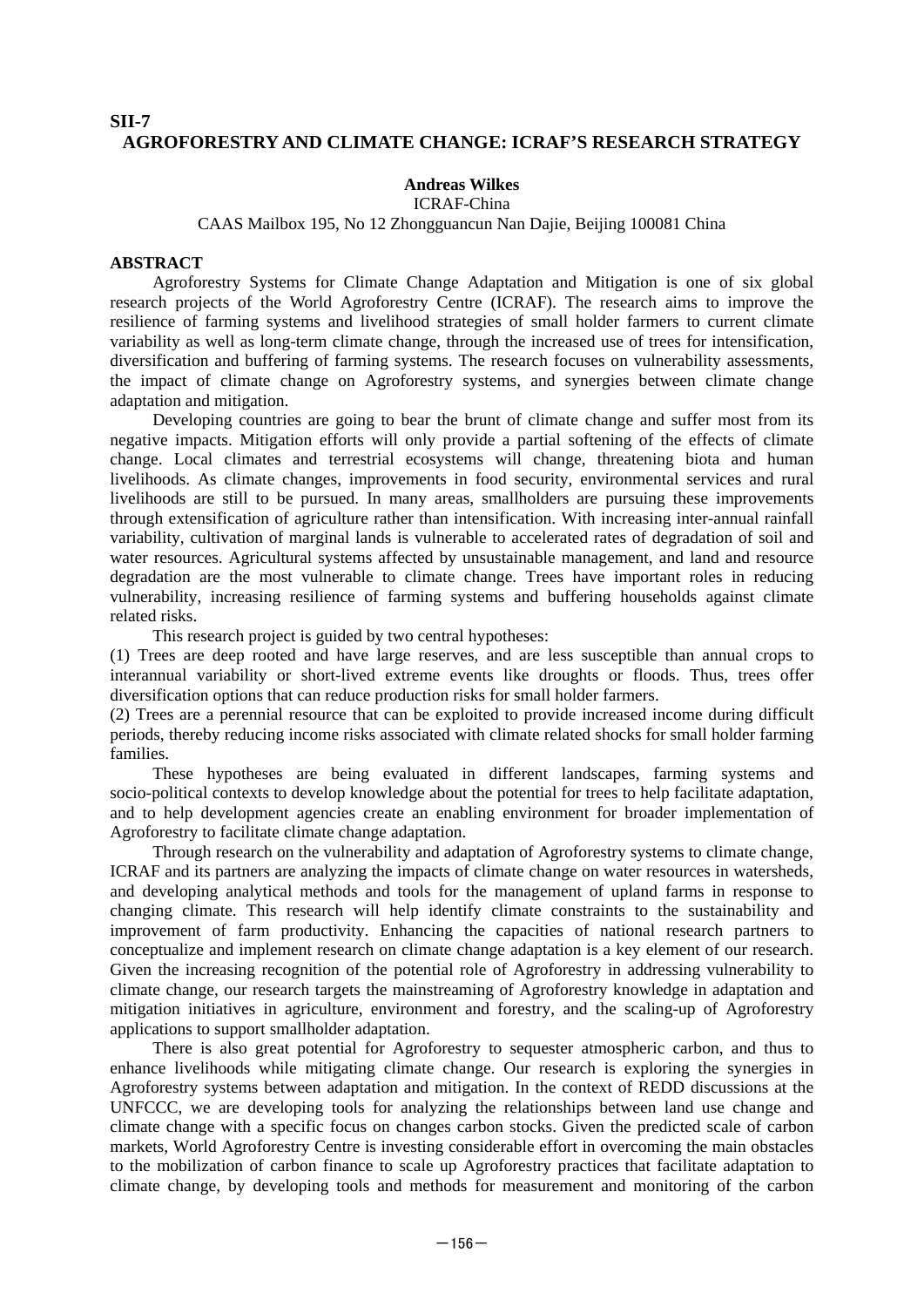benefits of improved practices in agricultural landscapes, and by supporting institutional innovations to link small farmers to global carbon markets.

Target regions for mainstreaming knowledge of Agroforestry-based strategies and options include the arid and semi-arid regions of Africa, typhoon-prone areas in the Philippines, high rainfall areas in Indonesia and the climate-sensitive Himalayan region. This presentation includes examples of our research from a range of agroecological settings.

# **KEYWORDS**

Agroforestry, climate change, adaptation, mitigation, research strategy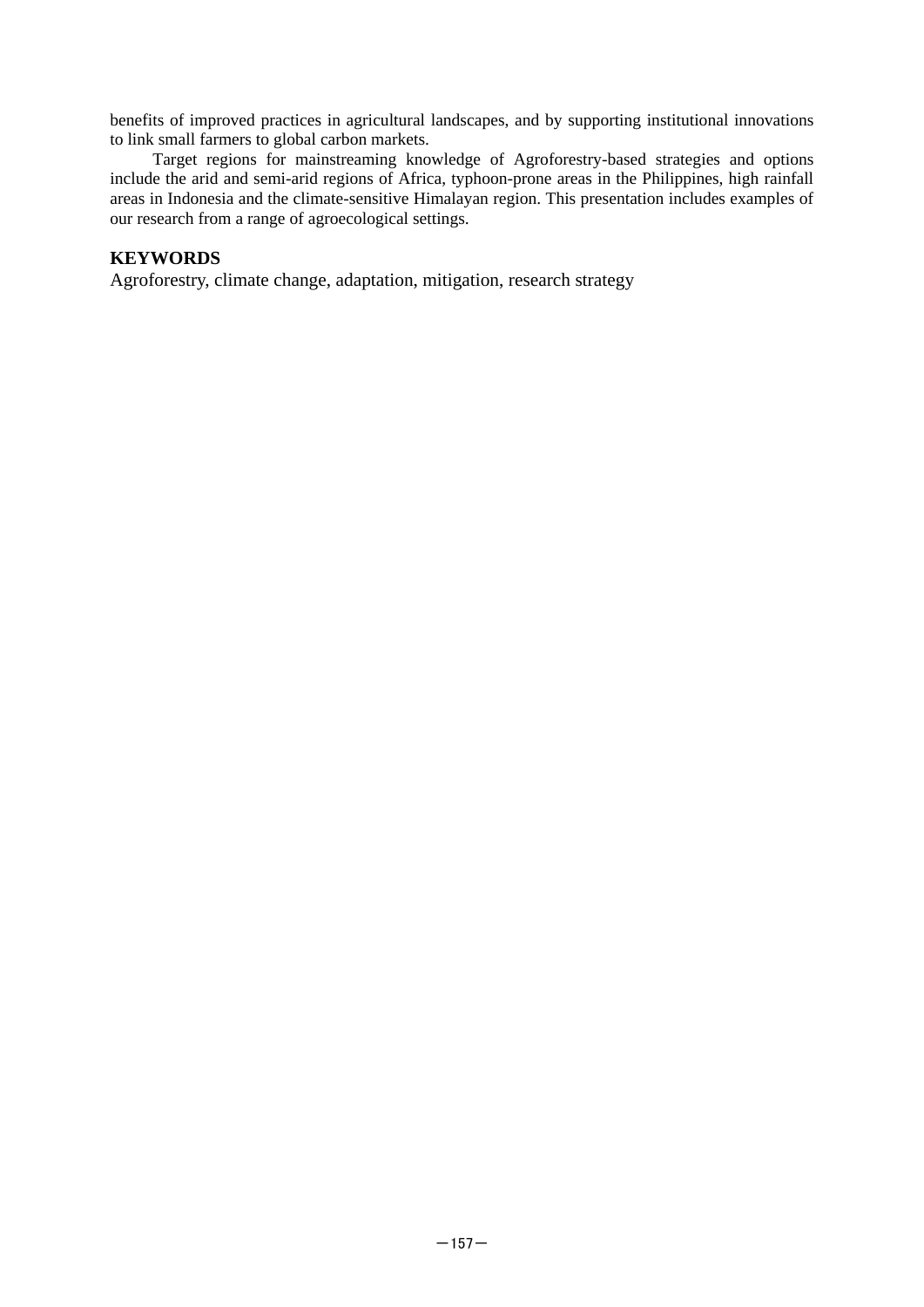









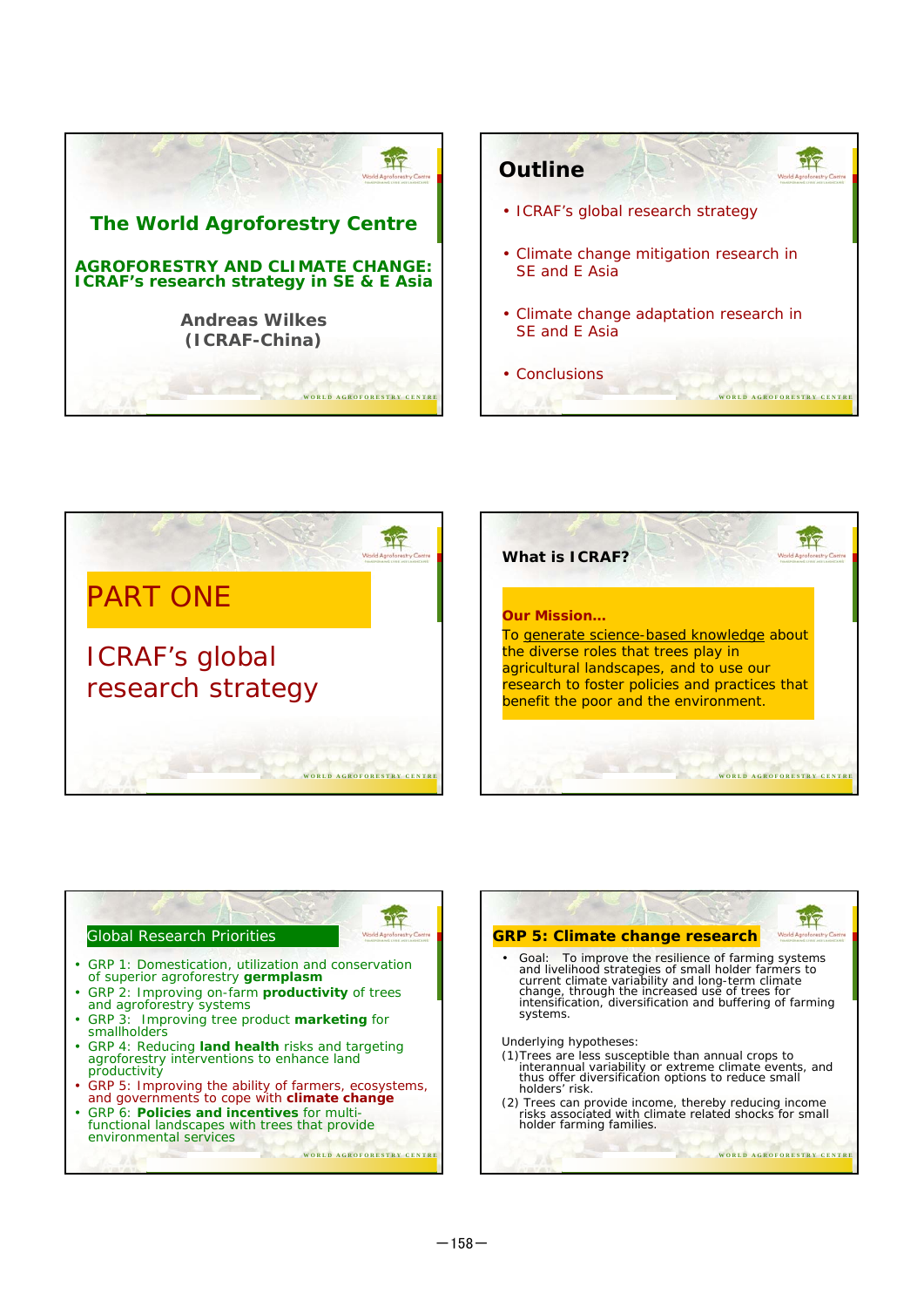

**W O R L D A G R O F O R E S T R Y C E N T R E**









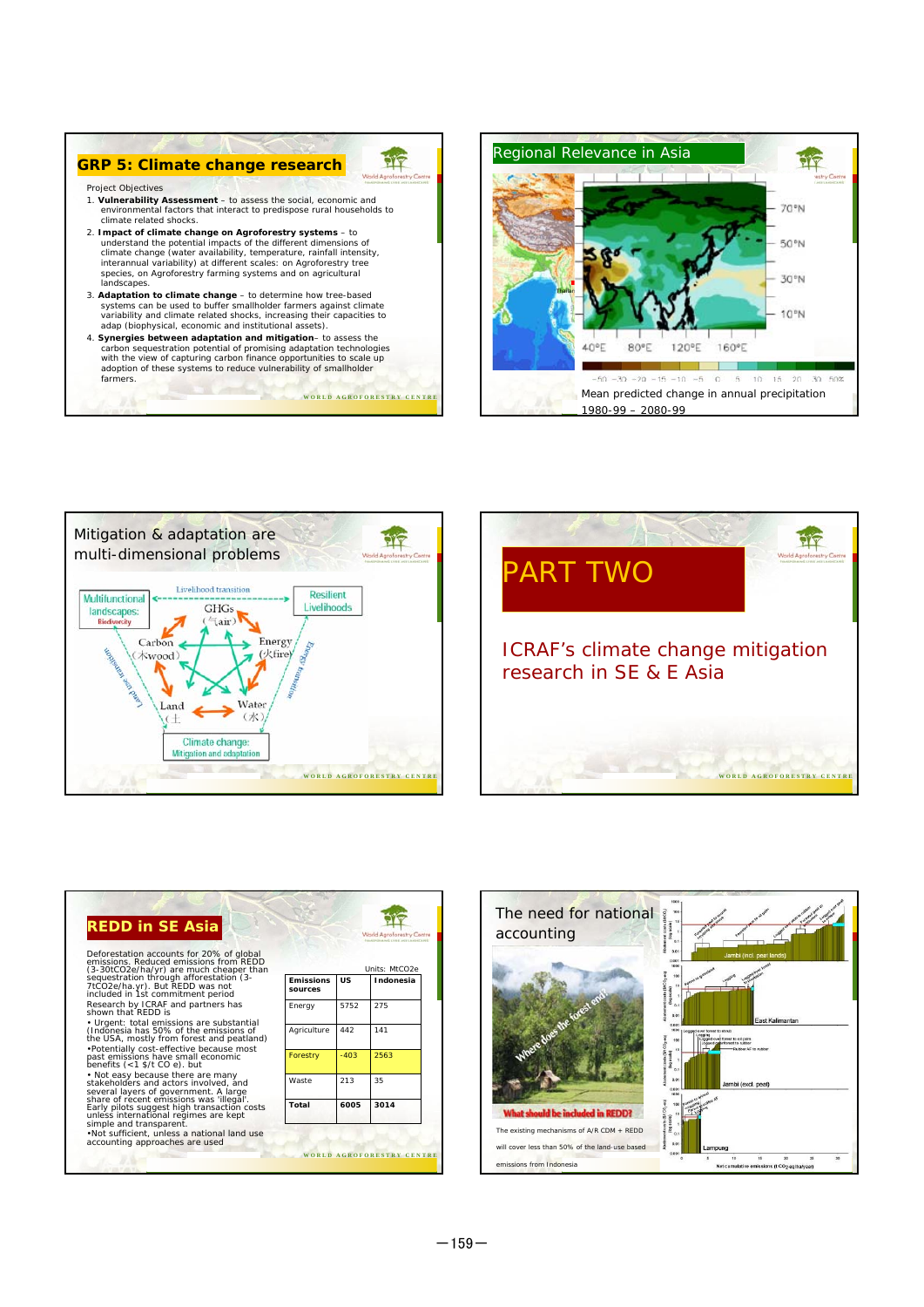







| practices                                                                                                                                                                                                                                                                                                                                                                                                                                                                      |                                 |                                  |
|--------------------------------------------------------------------------------------------------------------------------------------------------------------------------------------------------------------------------------------------------------------------------------------------------------------------------------------------------------------------------------------------------------------------------------------------------------------------------------|---------------------------------|----------------------------------|
|                                                                                                                                                                                                                                                                                                                                                                                                                                                                                |                                 | <b>MANDYDRAINS</b> CHRS AND LAND |
| Large population, low per<br>capíta arable land<br>High use of water and<br>fertilizer per unit output,<br>falling groundwater levels /<br>increasing reliance on<br>rainwater<br>• 113 m ha of arable land; 89<br>m ha medium and low<br>productivity.<br>Better tillage and residue<br>$\bullet$<br>mgt can reduce transpiration,<br>and also sequester carbon<br>Incentives are required to<br>٠<br>assist in the transition to<br>sustainable land<br>management practices | Practice                        | tCO2e/ha/yr                      |
|                                                                                                                                                                                                                                                                                                                                                                                                                                                                                | Improved<br>agronomy            | 0.98                             |
|                                                                                                                                                                                                                                                                                                                                                                                                                                                                                | Nutrient<br>management          | 0.62                             |
|                                                                                                                                                                                                                                                                                                                                                                                                                                                                                | Tillage / residue<br>management | 0.72                             |
|                                                                                                                                                                                                                                                                                                                                                                                                                                                                                | Rice management                 | 0.62                             |
|                                                                                                                                                                                                                                                                                                                                                                                                                                                                                | Agroforestry                    | 0.72                             |
|                                                                                                                                                                                                                                                                                                                                                                                                                                                                                | Land restoration                | 3.45                             |
|                                                                                                                                                                                                                                                                                                                                                                                                                                                                                | Conservation set-               | 5.36                             |

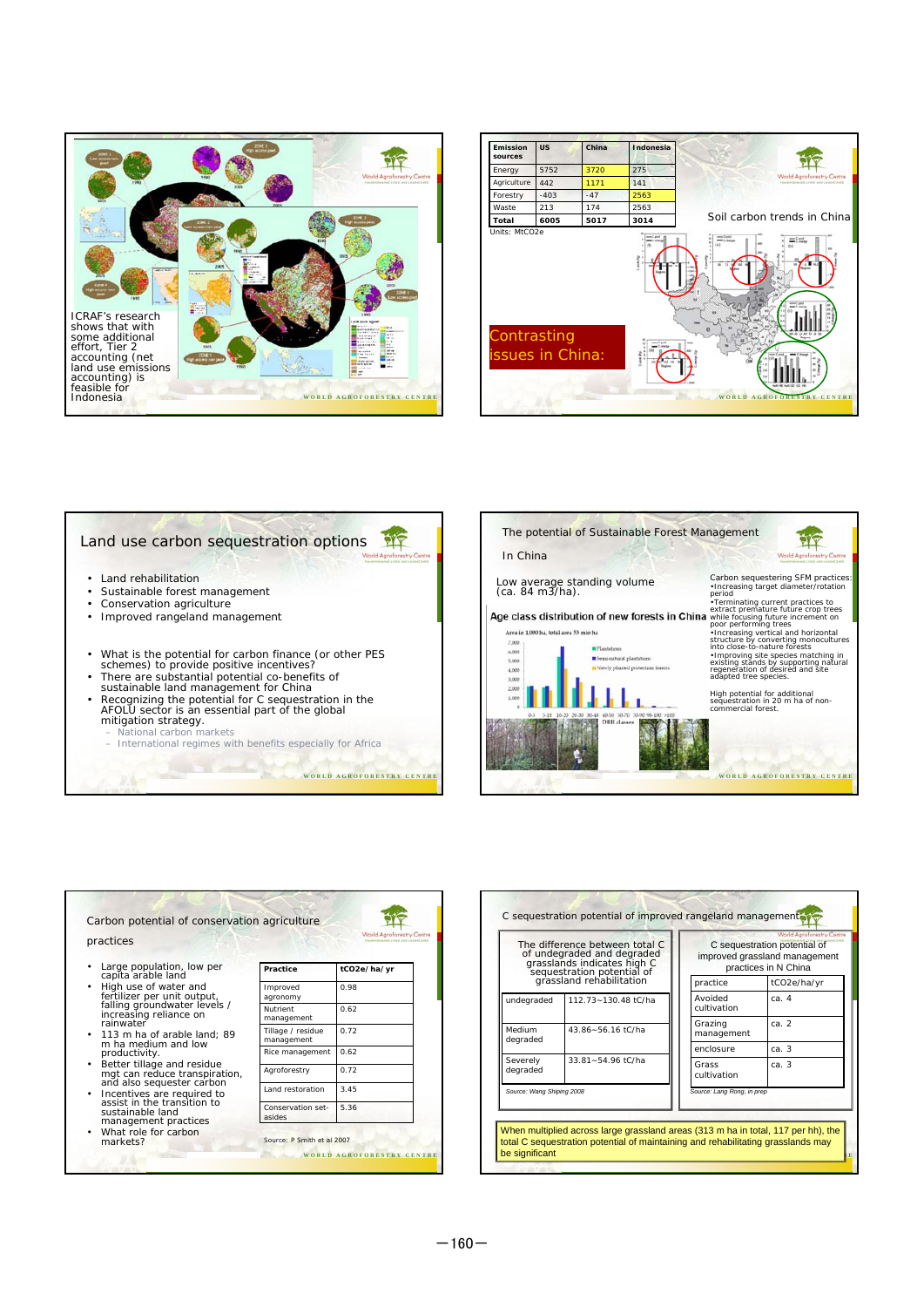





PIT



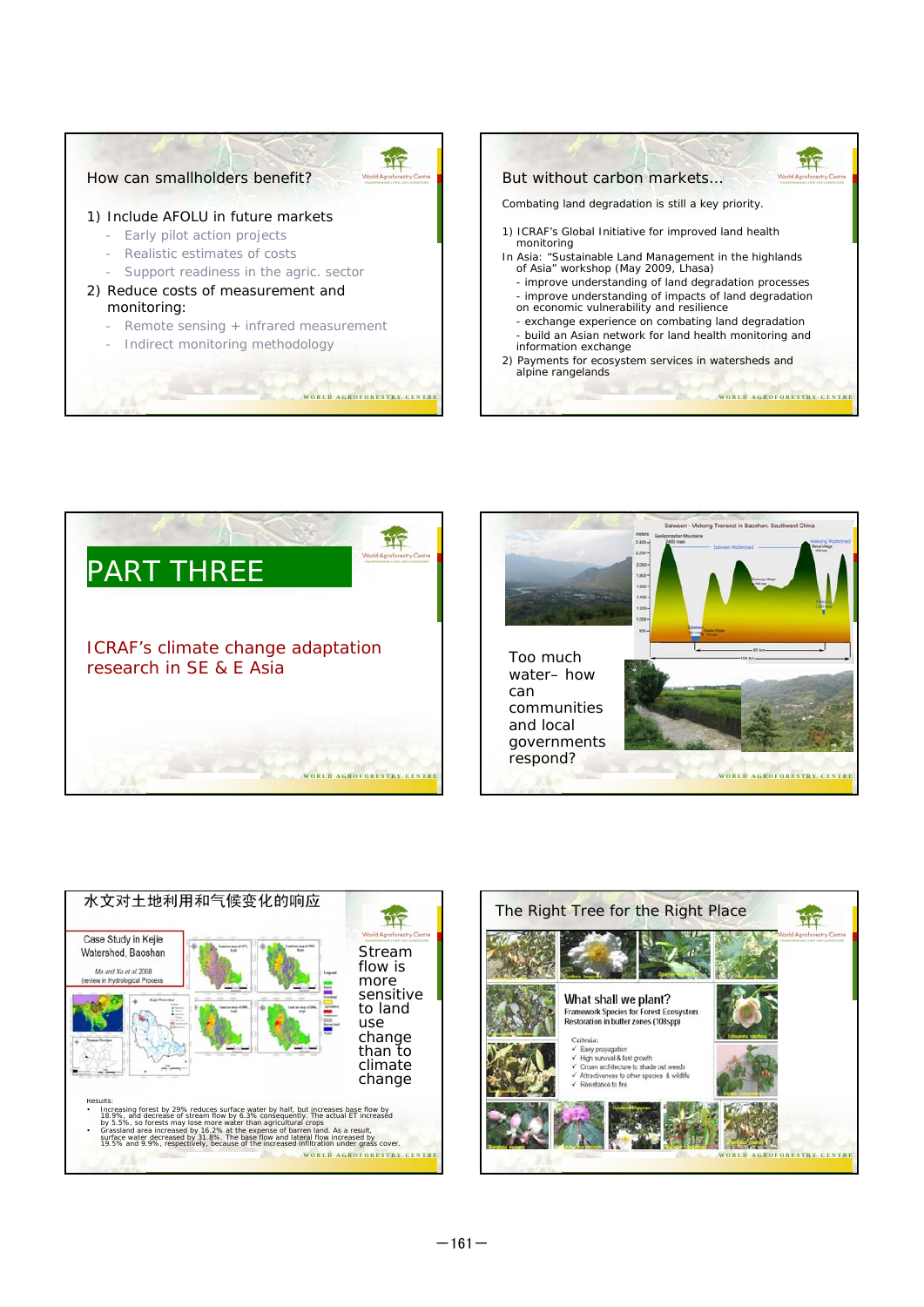









**W O R L D A G R O F O R E S T R Y C E N T R E** Testing our assumptions: Does agroforestry reduce risks of climate change?